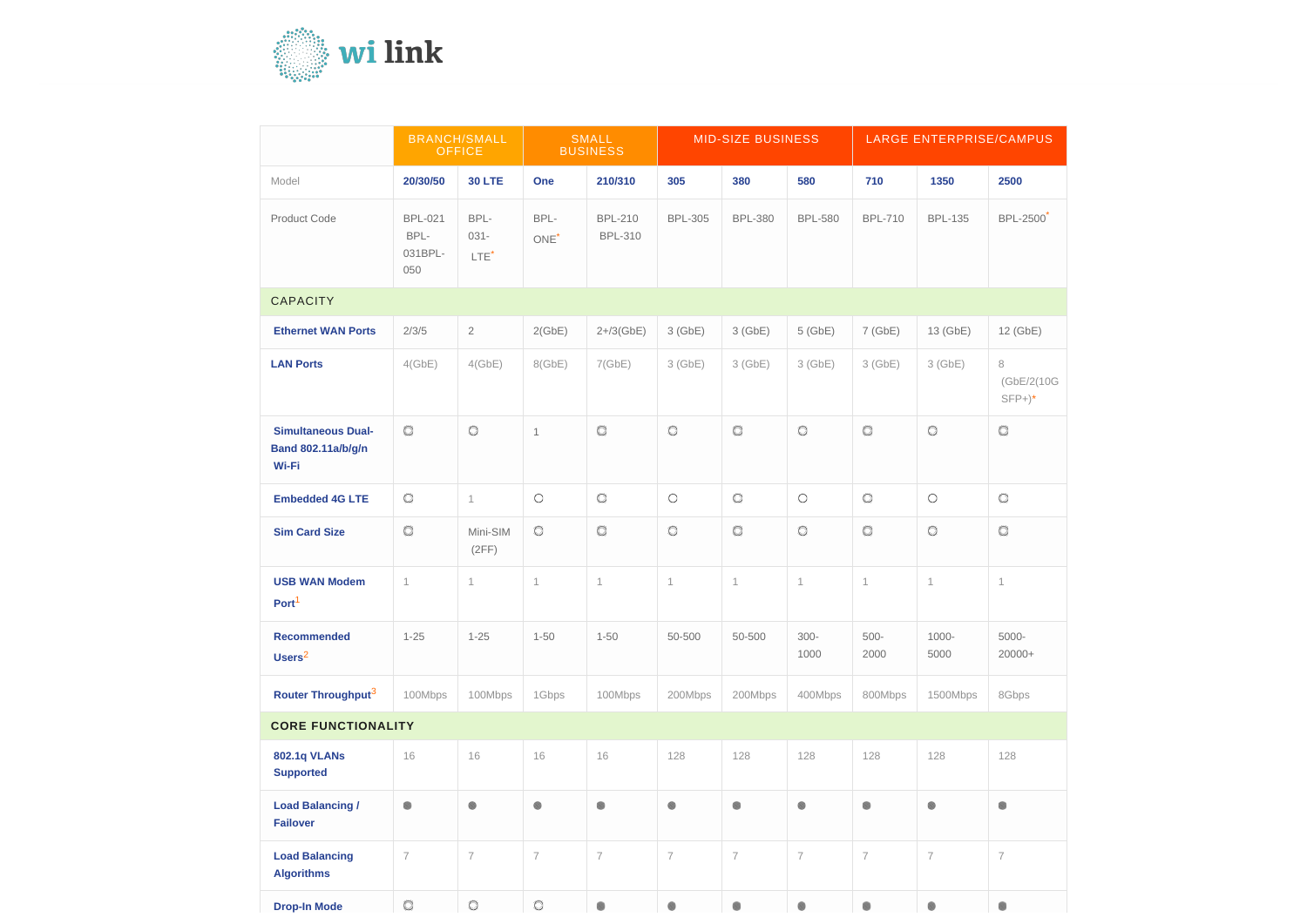| <b>Inbound Load</b><br><b>Balancing</b>                          | $\circlearrowright$ | O                   | $\circ$             | ۰              | ۰                     | $\mathcal{L}$               | ۰             | ۵                     | ۰             | ۵                      |
|------------------------------------------------------------------|---------------------|---------------------|---------------------|----------------|-----------------------|-----------------------------|---------------|-----------------------|---------------|------------------------|
| <b>InControl Cloud</b><br><b>Management</b>                      | ۰                   | ۰                   | ۰                   | ۰              | ۰                     | $\mathcal{L}_{\mathcal{D}}$ | ۰             | ۰                     | ۰             | ۵                      |
| PEPVPN/SPEEDFUSION FUNCTIONALITY                                 |                     |                     |                     |                |                       |                             |               |                       |               |                        |
| <b>PepVPN</b>                                                    | $\bullet\%$         | ۰                   | ۰                   | $\circledcirc$ | ۰                     | ٥                           | ۰             | ۰                     | ۰             | ۰                      |
| <b>SpeedFusion Hot</b><br><b>Failover</b>                        | $\circ$             | $\circ$             | $\mathbb{O}^n$      | ۰              | $\mathbb{C}^{\prime}$ | $\mathcal{L}$               | ۰             | ۰                     | ۰             | ٠                      |
| <b>SpeedFusion</b><br><b>Bandwidth Bonding</b>                   | $\circlearrowright$ | $\circlearrowright$ | $\circ$             | ۰              | $\mathbb{C}^{\prime}$ | ۰                           | ۰             | ۰                     | ۰             | ۵                      |
| <b>Number of</b><br><b>PepVPN/SpeedFusion</b><br><b>Peers</b>    | $\overline{2}$      | $\sqrt{2}$          | $2^{\prime}$        | $\sqrt{2}$     | $2/20^{8}$            | 20                          | 50            | 300                   | 800           | 4000                   |
| <b>PepVPN/SpeedFusion</b><br><b>Throughput</b>                   | 30Mbps              | 30Mbps              | 30Mbps <sup>^</sup> | 30Mbps         | 60Mbps <sup>^</sup>   | 60Mbps                      | 80Mbps        | 160Mbps               | 350Mbps       | 2Gbps                  |
| <b>IPSEC/PPTP VPN FUNCTIONALITY</b>                              |                     |                     |                     |                |                       |                             |               |                       |               |                        |
| <b>IPsec VPN (Network-</b><br>to-Network) <sup>6</sup>           | ۱                   | ۰                   | ۰                   | ۰              | ۰                     | ۰                           | ۰             | ۰                     | ۰             | ۵                      |
| <b>Number of IPsec</b><br><b>Tunnels</b>                         | $\sqrt{2}$          | $\sqrt{2}$          | $\overline{2}$      | $\sqrt{2}$     | 20                    | 20                          | 50            | 150                   | 400           | 800                    |
| <b>PPTP VPN Server</b>                                           | ۰                   | ۰                   | ۰                   | ۰              | ۰                     | $\mathcal{L}_{\mathcal{D}}$ | ۰             | ۰                     | ۰             | ۰                      |
| <b>Recommended PPTP</b><br><b>VPN Users</b>                      | 15                  | 15                  | 15                  | 15             | 50                    | 50                          | 100           | 200                   | 500           | 1000                   |
| AP CONTROLLER FUNCTIONALITY                                      |                     |                     |                     |                |                       |                             |               |                       |               |                        |
| <b>Manage Pepwave AP</b><br><b>Series</b>                        | ۰                   | ۰                   | ۰                   | ۰              | ۰                     | ۰                           | ۰             | ۰                     | ۰             | ۵                      |
| <b>Maximum Number of</b><br><b>AP Support</b>                    | 10                  | 10                  | 10                  | 10             | $10/50^{#}$           | $10/50^{#}$                 | $10/100^{\#}$ | $20/250$ <sup>#</sup> | $20/500^{\#}$ | $20/1500$ <sup>#</sup> |
| <b>Manage Remote AP</b><br>& Multiple Config<br><b>Profiles7</b> | $\circlearrowright$ | $\circ$             | $\circ$             | $\circ$        | ۰                     |                             | ۰             | ۰                     | ۰             |                        |
| ADVANCED QOS FUNCTIONALITY                                       |                     |                     |                     |                |                       |                             |               |                       |               |                        |
| <b>Bandwidth Usage</b><br><b>Monitor</b>                         | ۰                   | ۰                   | ۰                   | ۰              | ۰                     | $\mathcal{L}$               | ۰             | ۰                     | ۰             | ۵                      |

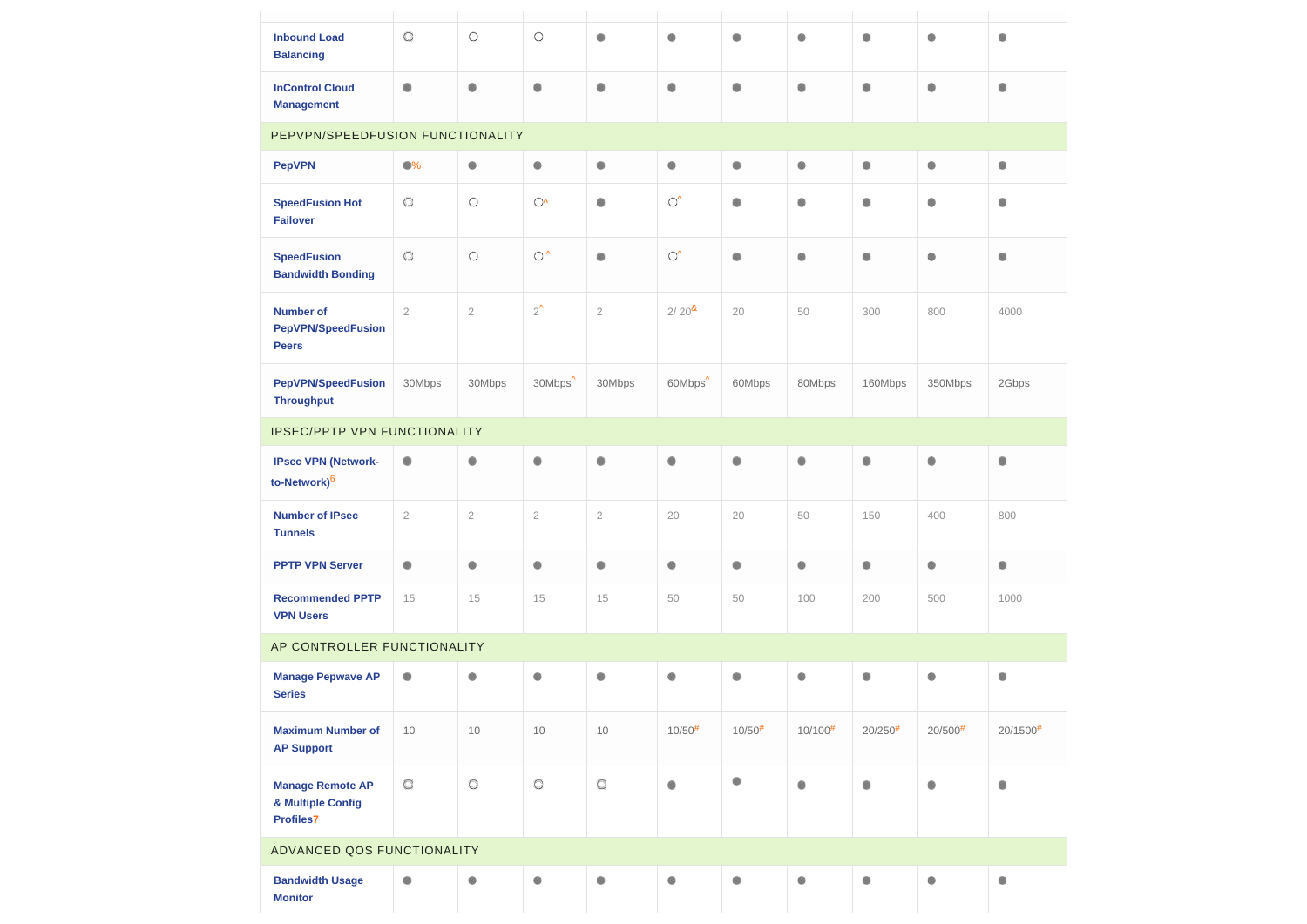| QoS for VoIP and E-<br><b>Commerce</b>         | ۰                           | ۰                   | ۵                   | ۰                   | ۵                           | ۵         | ۰                           | ۵                           | ۰                   | ۰                                          |
|------------------------------------------------|-----------------------------|---------------------|---------------------|---------------------|-----------------------------|-----------|-----------------------------|-----------------------------|---------------------|--------------------------------------------|
| <b>User Groups</b><br><b>Bandwidth Control</b> | $\circ$                     | $\circlearrowright$ | $\circlearrowright$ | $\circlearrowright$ | ۰                           | ۰         | $\bullet$                   | ۰                           | ۰                   | ۰                                          |
| <b>Web Blocking</b>                            | ۰                           | ۰                   | ۰                   | ۰                   | ۰                           | ۰         | ۰                           | ۰                           | ۰                   | ۰                                          |
| <b>HARDWARE</b>                                |                             |                     |                     |                     |                             |           |                             |                             |                     |                                            |
| <b>LAN Ports</b>                               | $4$ (GbE)                   | $4$ (GbE)           | 8 (GbE)             | 7(GbE)              | $1$ (GbE)                   | $1$ (GbE) | 3(GbE)                      | 3(GbE)                      | 3(GbE)              | 8 (GbE)/ 2<br>(10G)<br>$SFP+$ <sup>*</sup> |
| <b>Power Consumption</b>                       | <b>15W</b>                  | <b>15W</b>          | <b>15W</b>          | <b>15W</b>          | 50W                         | 50W       | 50W                         | <b>70W</b>                  | <b>70W</b>          | 230W                                       |
| <b>1U Rackmount</b>                            | $\circlearrowright$         | $\circlearrowright$ | $\circlearrowright$ | ۰                   | ۰                           | ۰         | ۰                           | ۰                           | ۰                   | ۰                                          |
| <b>High Availability</b>                       | $\circ$                     | $\circ$             | $\circ$             | ۱                   | ۰                           | ۰         | $\mathcal{L}_{\mathcal{D}}$ | ۰                           | ۰                   | ۰                                          |
| <b>LAN Bypass</b>                              | $\circlearrowright$         | $\circ$             | $\circ$             | $\circlearrowright$ | ۰                           | ۰         | ۰                           | ۰                           | ۰                   | ۰                                          |
| <b>Dual Hot Swap</b><br><b>Power Supply</b>    | $\circ$                     | $\circ$             | $\circ$             | $\circlearrowright$ | $\circ$                     | $\circ$   | $\circ$                     | $\circlearrowright$         | $\circlearrowright$ | ۰                                          |
| <b>CERTIFICATIONS</b>                          |                             |                     |                     |                     |                             |           |                             |                             |                     |                                            |
| FCC, CE, RoHS                                  | $\mathcal{L}_{\mathcal{D}}$ | ۰                   | ۰                   | ۰                   | $\mathcal{L}_{\mathcal{D}}$ | ۰         | ۰                           | $\mathcal{L}_{\mathcal{D}}$ | ٥                   | ۰                                          |
|                                                |                             |                     |                     |                     |                             |           |                             |                             |                     |                                            |

<sup>1</sup> For a list of supported modems

2 Recommendation for sizing purposes only. No software restrictions applied.

3 Router Throughput is based on Ethernet frame sizes of 1280 or 1518 bytes. Actual performance can vary across different networking environments.

| ◉                                            |
|----------------------------------------------|
| ۰                                            |
| ۰                                            |
|                                              |
| 8 (GbE)/ 2<br>(10G)<br>$SFP+$ ) <sup>*</sup> |
| 230W                                         |
| ◉                                            |
| ۸                                            |
| ۰                                            |
| 6                                            |
|                                              |
| ◈                                            |

6 Balance 20/30/30 LTE/50/One/210/310 comes with AP Controller Standard, which supports one configuration profile with multiple SSIDs, meaning that all APs will share the same configuration, and you can only manage APs on the local physical LAN. Balance 305/380/580/710/1350/2500 comes with AP Controller Pro, which supports multiple configuration profiles with multiple SSIDs, and you can manage remote APs outside the local physical LAN.

+ Balance 210 has an extra WAN port which can be activated through license key.

4 Number of peer Peplink or Pepwave devices you can connect using SpeedFusion VPN.

5 IPsec only supports connection with Cisco, Juniper, Peplink or Pepwave devices.

^ PepVPN is supported on all models. SpeedFusion is an optional feature.

& Balance 305 supports 2 PepVPN peers. With purchase of SpeedFusion License, the Balance 305 supports up to 20 SpeedFusion peers.

# Balance 20/30/50, Balance One and Balance 210/310/305/380/580 come with free license to manage 10 Pepwave AP devices. Balance 710/1350/2500 comes with free license to manage 20

Pepwave AP devices respectively. To manage additional AP, an optional AP Controller license purchase is required.

\* Balance 30 LTE, and Balance 2500 are available different configurations.

% Balance 20/30/50 requires firmware 6.1 to support PepVPN.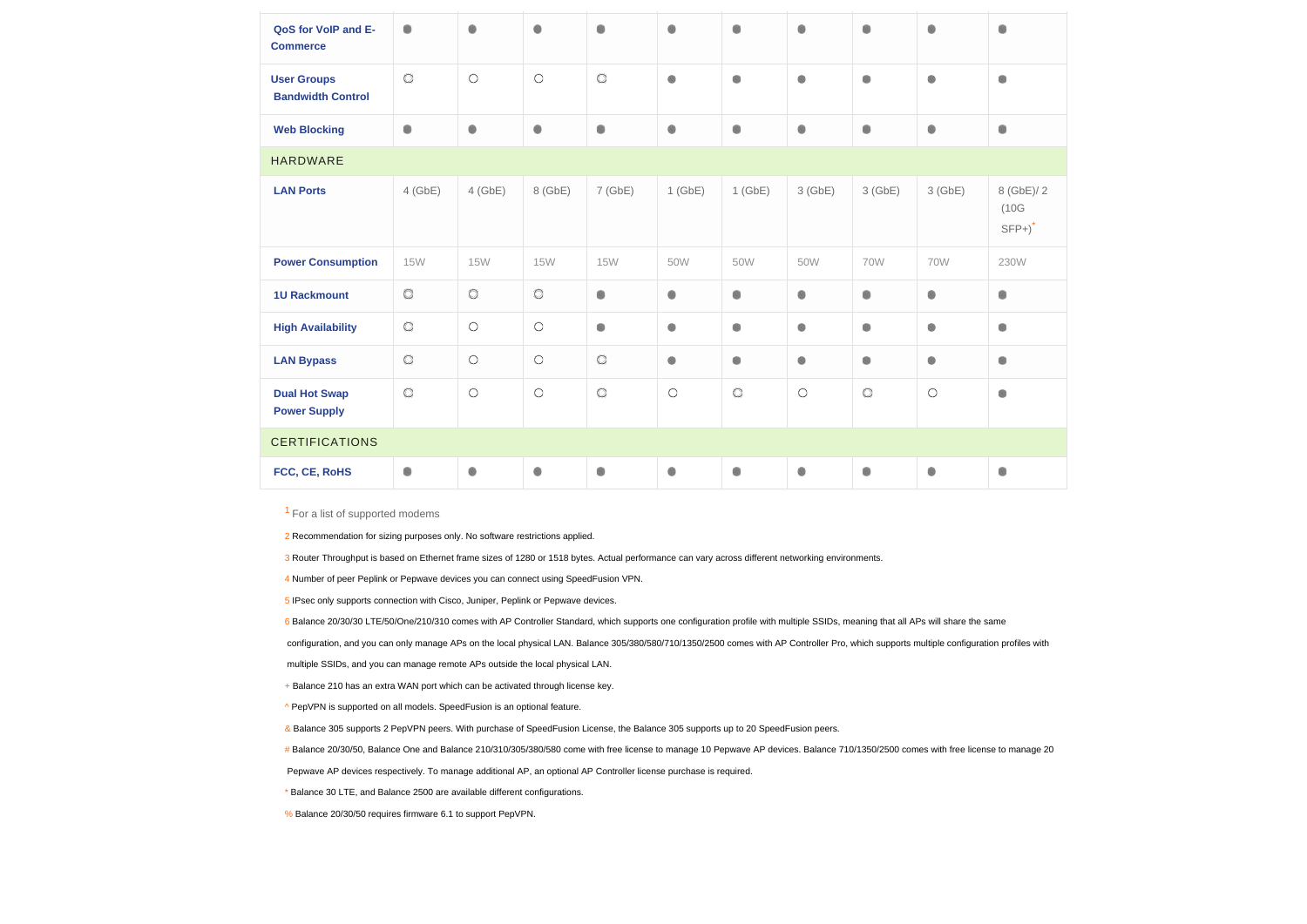

# ORDERING INFORMATION FOR BALANCE 30 LTE

| <b>PRODUCT</b><br>CODE. | <b>CARRIER</b>           | <b>DESCRIPTION</b>                                                                                                                                                                                                                                                |
|-------------------------|--------------------------|-------------------------------------------------------------------------------------------------------------------------------------------------------------------------------------------------------------------------------------------------------------------|
| BPL-031-<br>LTE-V-T     | 4G LTE<br>(Band 13)      | Embedded 4G model supporting 4G LTE (Band 13) network and providing automatic fallback to 3G CDMA (800/1900 MHz) as<br>needed.                                                                                                                                    |
| BPL-031-<br>LTE-A-T     | AT&T/<br>Telcel          | Embedded 4G model supporting AT&T/Telcel 4G LTE network and providing automatic fallback to AT&T/Telcel 3G as needed.<br>Technologies and frequency bands supported: 4G LTE (Band 1/4/17); WCDMA/HSDPA/HSUPA/ HSPA+/DC-HSPA+<br>(800/850/1900/2100 MHz).          |
| BPL-031-<br>LTE-E-T     | 4G LTE/<br>HSPA+<br>(EU) | Embedded 4G model supporting 4G LTE for EU and worldwide GSM carriers and providing automatic fallback to 3G as needed.<br>Technologies and frequency bands supported: 4G LTE (Band 1/3/7/8/20); WCDMA/HSDPA/HSUPA/HSPA+/DC-HSPA+<br>(800/850/900/1900/2100 MHz). |

# ORDERING INFORMATION FOR BALANCE 2500

| <b>PRODUCT CODE</b> | <b>PRODUCT NAME</b> | <b>DESCRIPTION</b>                                                                |
|---------------------|---------------------|-----------------------------------------------------------------------------------|
| BPL-2500            | Balance 2500        | Equipped with 8 (GbE) LAN ports and supporting LACP (802.3ad) NIC bonding.        |
| <b>BPL-2500-SFP</b> | Balance 2500        | Equipped with two 10G SFP+ LAN ports. See a list of compatible SFP+ modules here. |

# FEATURE ADD-ON FOR AP CONTROLLER

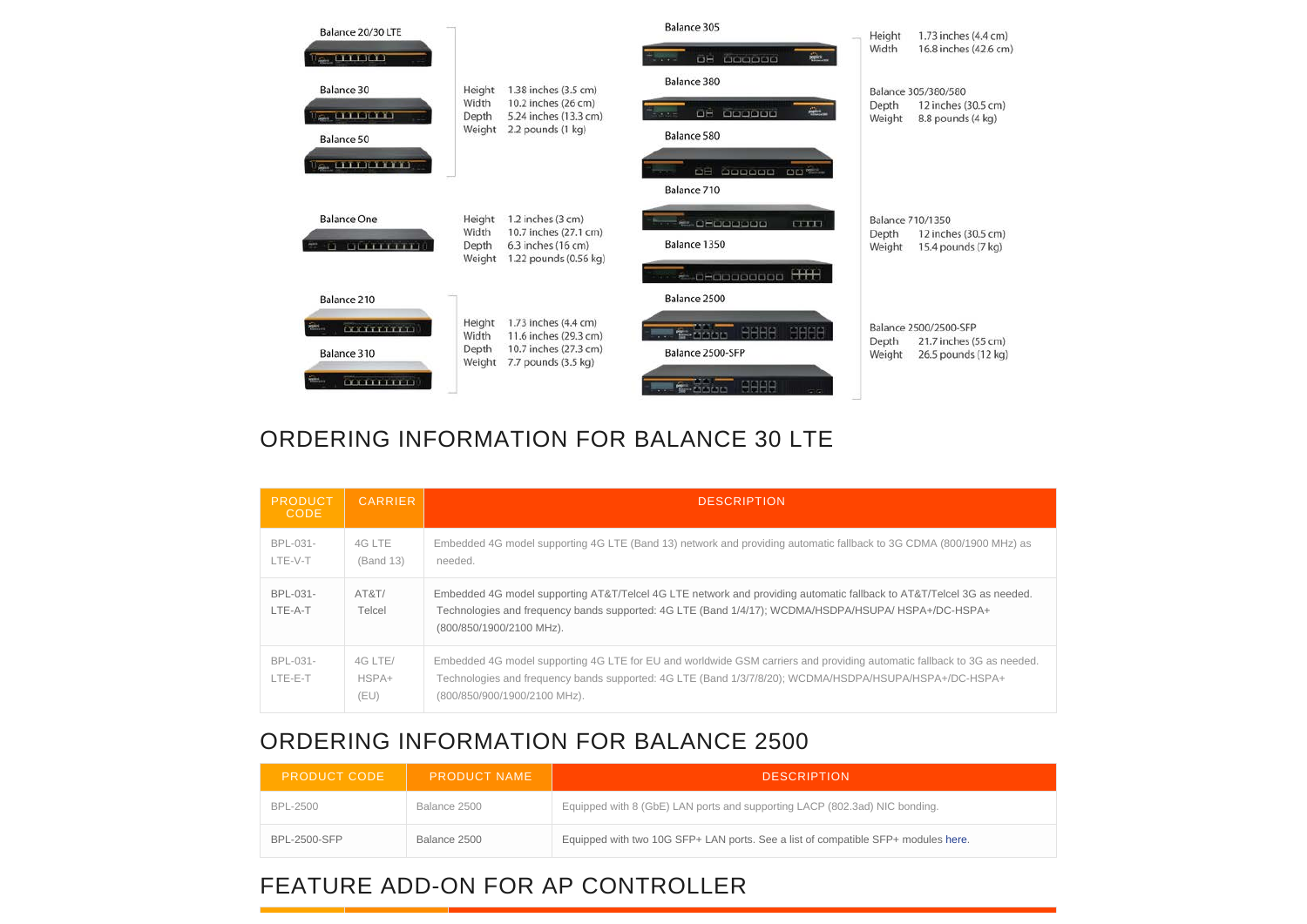| <b>PRODUCT</b><br><b>CODE</b> | <b>COMPATIBLE</b><br>WITH.          | <b>DESCRIPTION</b>                                                                                                                                                                                                                    |
|-------------------------------|-------------------------------------|---------------------------------------------------------------------------------------------------------------------------------------------------------------------------------------------------------------------------------------|
| <b>WLC-100</b>                | Balance 305 &<br>380<br>Balance 580 | Upgrade to AP Controller Pro. Balance 305 and 380 can manage up to 50 APs. Balance 580 can manage up to 100 APs.<br>Support multiple configuration profiles with multiple SSIDs, and manage remote APs outside the local physical LAN |
| <b>WLC-200</b>                | Balance 710<br>Balance 1350         | Upgrade to AP Controller Pro. Balance 710 and 1350 can manage up to 250 and 500 APs respectively. Support multiple<br>configuration profiles with multiple SSIDs, and manage remote APs outside the local physical LAN.               |
| <b>WLC-500</b>                | Balance 2500                        | Upgrade to AP Controller Pro. Manage up to 1500 APs. Support multiple configuration profiles with multiple SSIDs, and<br>manage remote APs outside the local physical LAN.                                                            |

- User Groups
	- **Bandwidth Reservation**
	- Individual Bandwidth Limit7

# FEATURE ADD-ON FOR B210

| <b>PRODUCT CODE</b> | <b>PRODUCT NAME</b>         | <b>DESCRIPTION</b>            |
|---------------------|-----------------------------|-------------------------------|
| BPL-210-LC-WAN      | WAN Port Activation License | Activate WAN 3 on Balance 210 |

# Technical Specifications

# **Software**

Peplink Balance Firmware

- Built-in Authoritative DNS 10
	- Support for A, CNAME, NS, MX, PTR, SOA, SRV, TXT records

- Web Administrative Interface
- Command Line Interface
- InControl Cloud Management
- Email Notification
- Active Client & Session Lists
- Bandwidth Usage Statistics

# **WAN**



- Support for PPPoE, Static IP, DHCP
- WAN Link Health Check
	- PING
	- DNS Lookup
	- HTTP
- **Bandwidth Allowance Monitor**
- IPv6 Support
- USB 4G/3G Modem Support
- Support for Dynamic DNS services
	- changeip.com
	- dyndns.org
	- no-ip.org
	- tzo.com
	- DNS-O-Matic

- 
- 
- 

# **Complete VPN Solution**

- PepVPN/SpeedFusion Bandwidth Bonding 8
	- Site-to-Site VPN
	- Bandwidth Aggregation
	- Hot Failover
	- 256-bit AES Encryption
	- Pre-shared Key Authentication
	- Dynamic Routing
	- X.509 Certificate Support8
- PPTP VPN Server
	- RADIUS, LDAP Authentication 7
- IPsec VPN (Network-to-Network)
	- X.509 Certificate Support8

# **Advanced QoS**

# **Captive Portal**

- Support for Wired and Wireless LAN Clients
- Support RADIUS Authentication
- Support LDAP Authentication10
- Time and Usage Quotas on Open Access Mode
- Built-in Customizable Splash Page

## **DNS**

### **Device Management**